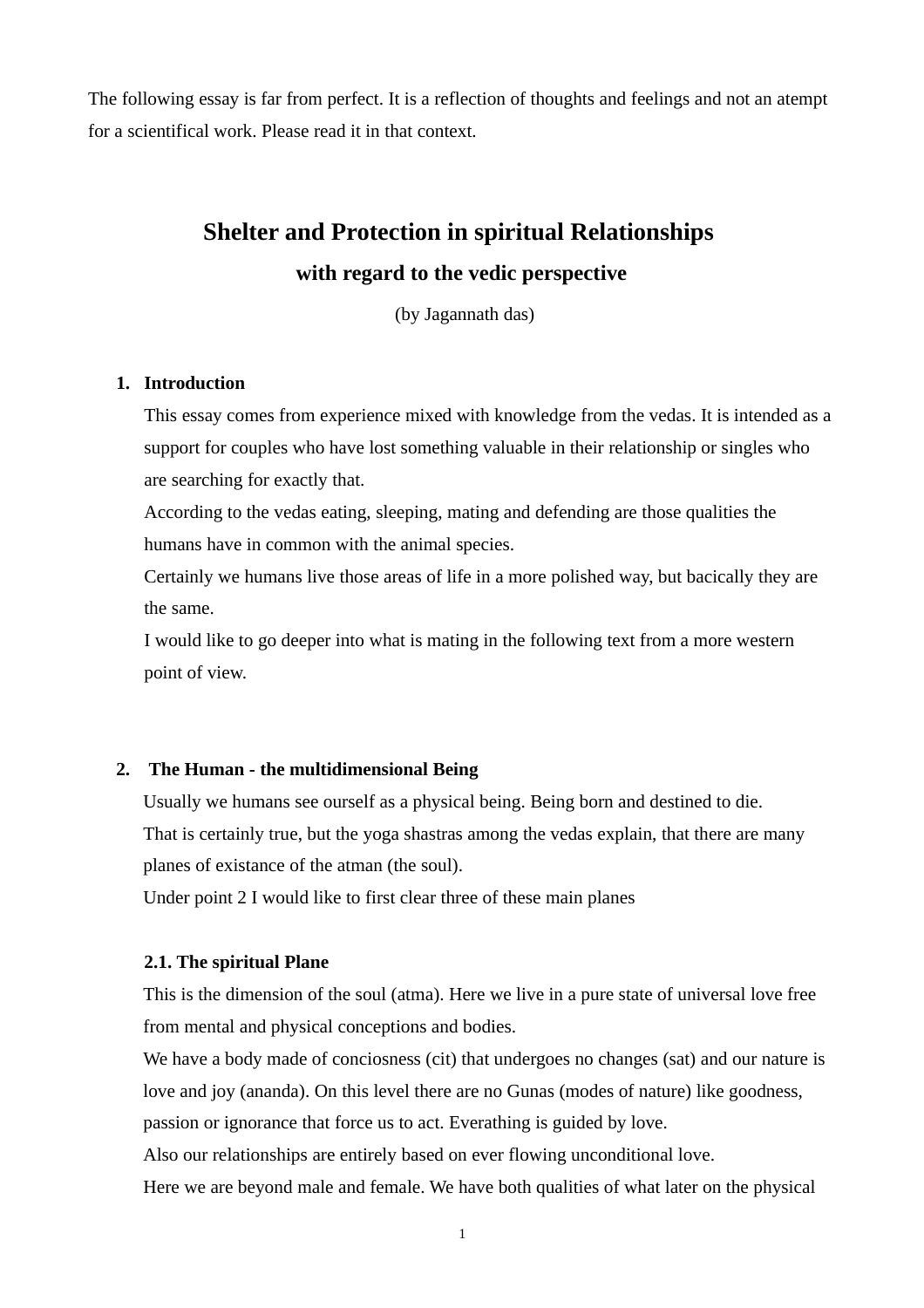plane will be male and female.

Our attraction to the other one is guided by the desire to serve the divine.

# **2.1. The energy Plane**

There are a number of subtile dimentions mentioned in the vedas. For this essay a detailed explanation is not nessesary.

On this plane we live in the subtile roam of matter.

The mode of goodness and passion are already present.

In our relationships we have the feeling that we missing something. We may want to be with someone or we might want to create something good.

There are differences between us and someone else in conception and in the development of the chakras.

#### **2.1.1. The Chakras**

As many of you know there are energy centers within our subtile bodies. The vedas call them chaktas (vortex).

Those chakras are always moving. They spin in a certain individual speed and intesity.

As we approach the physical dimension those chakras spin clockwise and counterklockwise within male and female beings.

Opposites attracked each other.

Meaning: The chakra that spins clockwise within one individual is attrackted to the chakra that spins counterlockwise within the other.

Nature has created the male energy and the female in a way that their chakas spin in exactly the opposite way so that attraction is natural. Please note that I don't use the words man and women, because the bodily appearance is not the main criteria for attraction on this plane. It my happen that a man has quite some female energies or that a woman has more male energies. This is in accordance with the karma from the last birth.

Also the intesity of the chakras are different.

Throt and heart chakras are more active in the female subtile body.

Sacral and rootchakta are usually more intese in the male subtile body.

A law in physics says that energy travels always from the place of high consentration to the place of low concentration.

So it is natural that a person with much feelings wants to give them to someone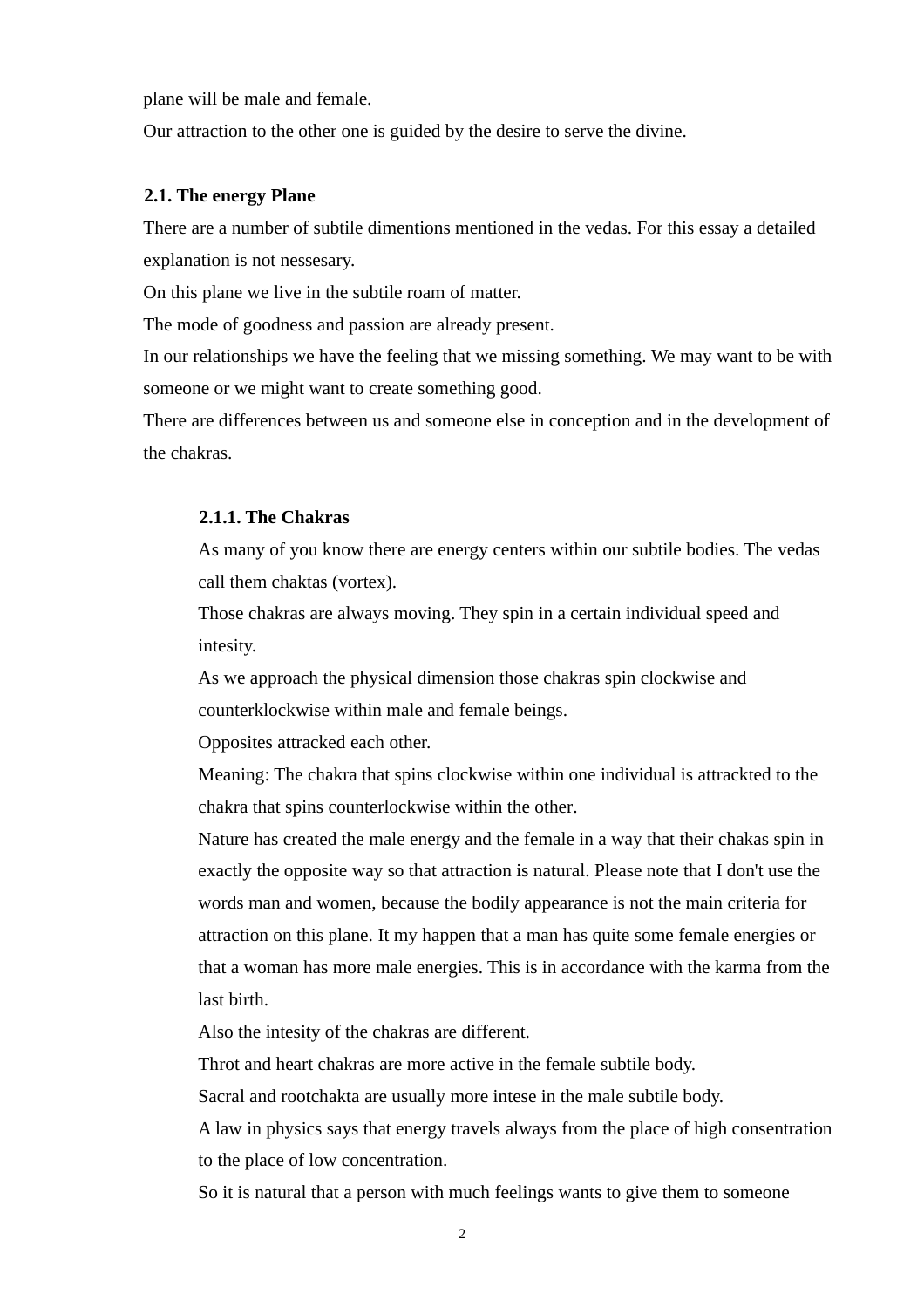suited. Best suited obviously would be someone with lesser energy in the heart chakra region. The same counts for someone who has much kreativity or sexual energy. Those energies go to someone who has a lack of energy in the sacral chakra. This can also be seen as an explanation of the procreation fron the energetical point of view.

This knowledge is widely known in yogic or tantric disciplic successions.



# **2.2. The physical Plane**

On this plane the difference between man and woman are usually clearlay seen. The bodily concept is based on ignorance (tama guna) so that both gender clearly belive they are male or female.

Here reltionships are more static due to a sense of possesiveness.

He belongs to me. She is mine.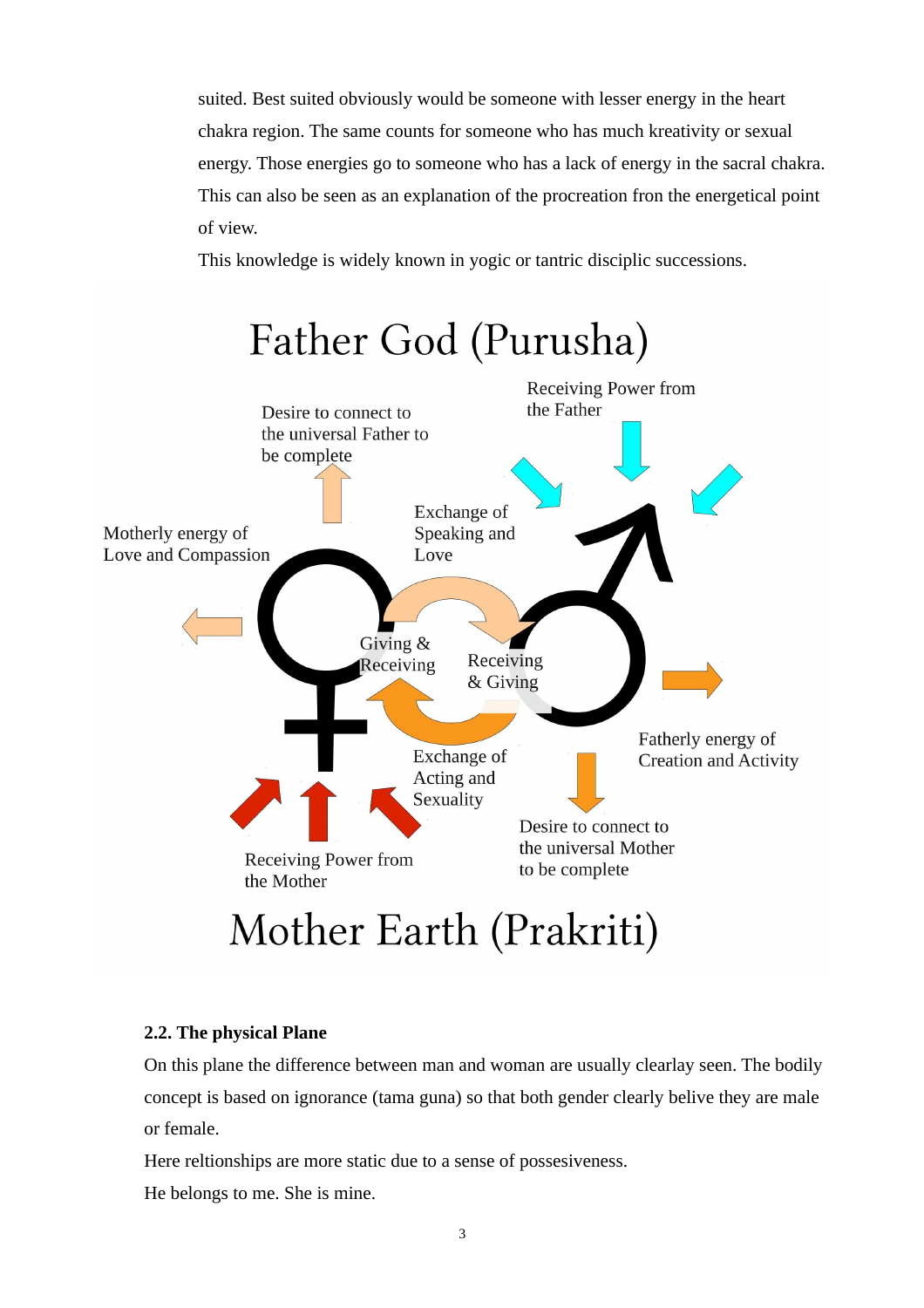Although the feelings, concepts and bodies are always changing one is convinced to know the other person.

Here the attraction is possible due to the chakras, the emotions and the body.

## **2.2.1.. Mating - emotional and bodily Closeness**

There are many ideas what a relationship could be.

The fact remains that people are attracted to each other on the physical plane as soon as the conception of "I am this body" and "that is mine" is crated.

# **2.2.2. Hormons - Estrogen and Testosterone**

According to the modern medicin Hormons are the basis for many of our activites whether they are done on a cousious or unconcious level.

On this plane they can induce happyness or depression, boldness or shyness.

In matters of gender they create a lot of misunderstandings.

**Estogen** (actualy a term for the hormons Estriol and Estradio) is produced in the female body.

Its effects are softer skin. Growth of the secondary sexual characteristics. Higher voise. Strong desire to touch soft things. The need to feel cared for. Tendency to be guided by the strong.

**Testosterone** produced by the male body creates a strong body, stabile bones, deep voice, a "ready to fight" mentality, tendency to be in front (alpha male), the need to care for someone and to lead.

We can see clearly the opposites that will search for exactly that what is missing in oneself.

# **2.3 Relationship as Sri Sri Lakshmi Narayana (Sri Sri Siva - Sakti, Sri Sri Sita - Rama, Sri Sri Radha - Krishna)**

From the Vedas we learn that there are divine relationships. Difficult to understand for western minds are those relationships in traditional indian families a ideal role model for the married couple.

Spiritual, enegetical and physical body unites in these relationship.

Soul to soul; opposite energies and opposite gender.

The yin and the yang in therelationship. The strong and the soft. The enjoyer end the enjoyed. The heart and the power. The one who cares and the one who is being cared for.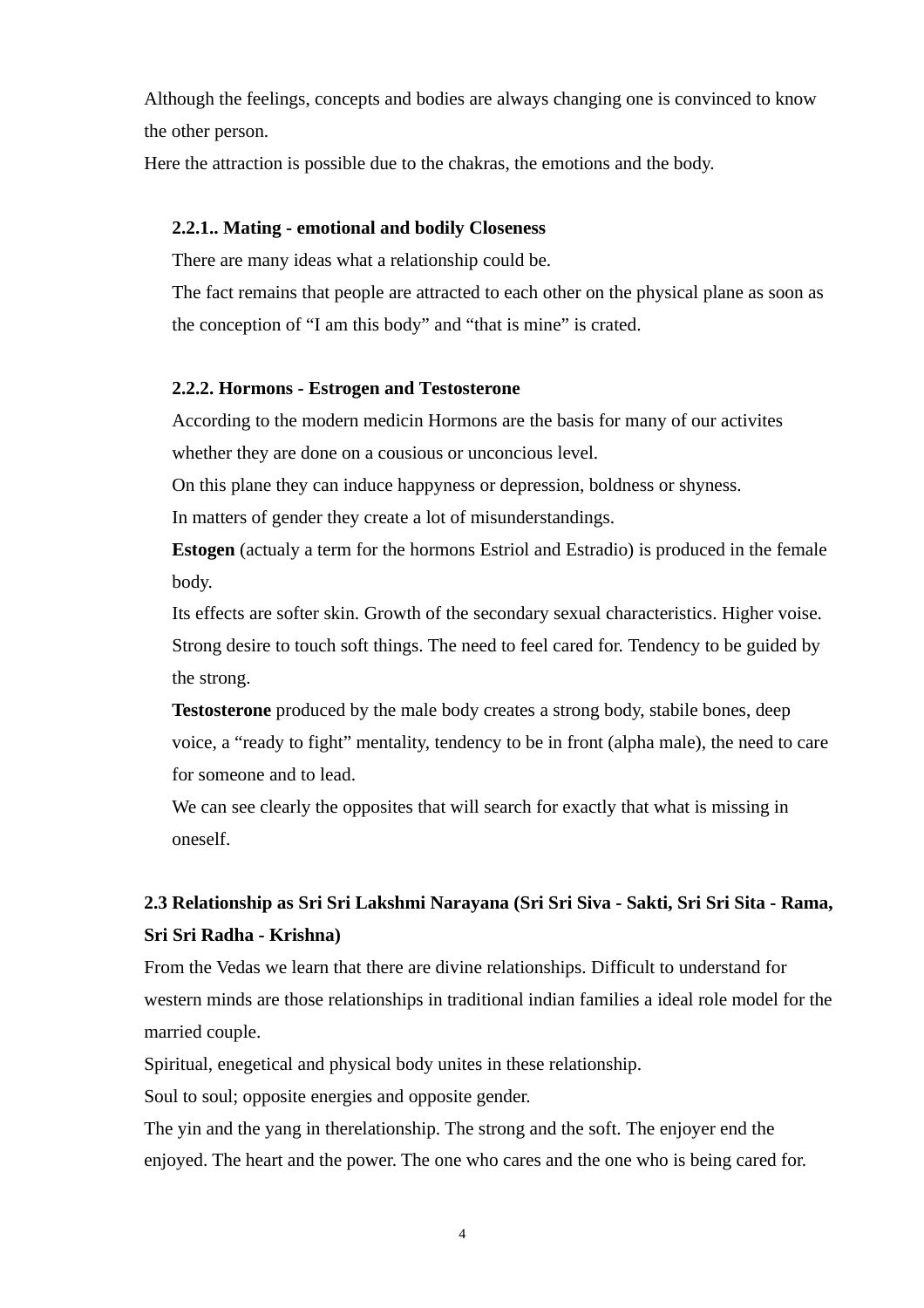Acceptance and respect are two of the major basic nessesaries for a relationship. Personal relationship starts with loving deeds for the other one.

The vedas speak of 5 rasas to God. Shanta, dasya, sakhya, vatsalya and madhuriya. Neutrality, servitude, friendship, motherly love and passioned love as lover.

The relationship between the male and the female principle of the humans reflect the divine rasas like sunlight reflected in different liquids.

Neutrality means to see the other as wothy of respect. It is the beginning of love. After that follows service. This service should come from an untainted desire to serve the divine through the other person.

The female principle serves by giving love and compassion. The male by acting and creating. In an always increasing feeling of love one should see that this is a service to the Divine. Giving and taking should be balanced and the energies should flow without alternate motives.

In this way a truly spiritual connection is possible. Such a relationship will accellerate inner evolution and spiritual groth towards the Divine. In accordance with the disciplic succession the goal could be Sri Shiva and Sri Shakti or Sri Sita and Sri Rama or Sri Lakshmi and Sri Narayana or Sri Radha and Sri Krishna this depence on the mood of the individual. All qualities of the ishta devata (desired form of the divine) will slowly descent into the human male or female and transform the mundane charakteristict into spotless love.

# **3. The Tender Creeper and the Golden Espalier**

In accordance to all mentioned qualities the male can be compared to a espalier and the female to a creeper. Both have their roles and qualities that help the other. The espalier keeps the creeper so that it will not be damaged by animals that walk by, thus it can grow towards the light. The espalier is rather indiscernible. It is strong but inflexible. The creeper with its tender being gives it a softer appearance and at the end the creeper beautifies the espalier with wonderful looking and smelling flowers.

#### **4. Taking Shelter**

Now let me try to put all the introductory explanations slowly together and speak about taking shelter.

We all come from the warm and secure shelter just before birth – the womb.

Thrown into this cold world and separated from everything we knew we trying to find that shelter again. True shelter we will only find in God. But within our worldly awareness wee seek such shelter within other persons.

5